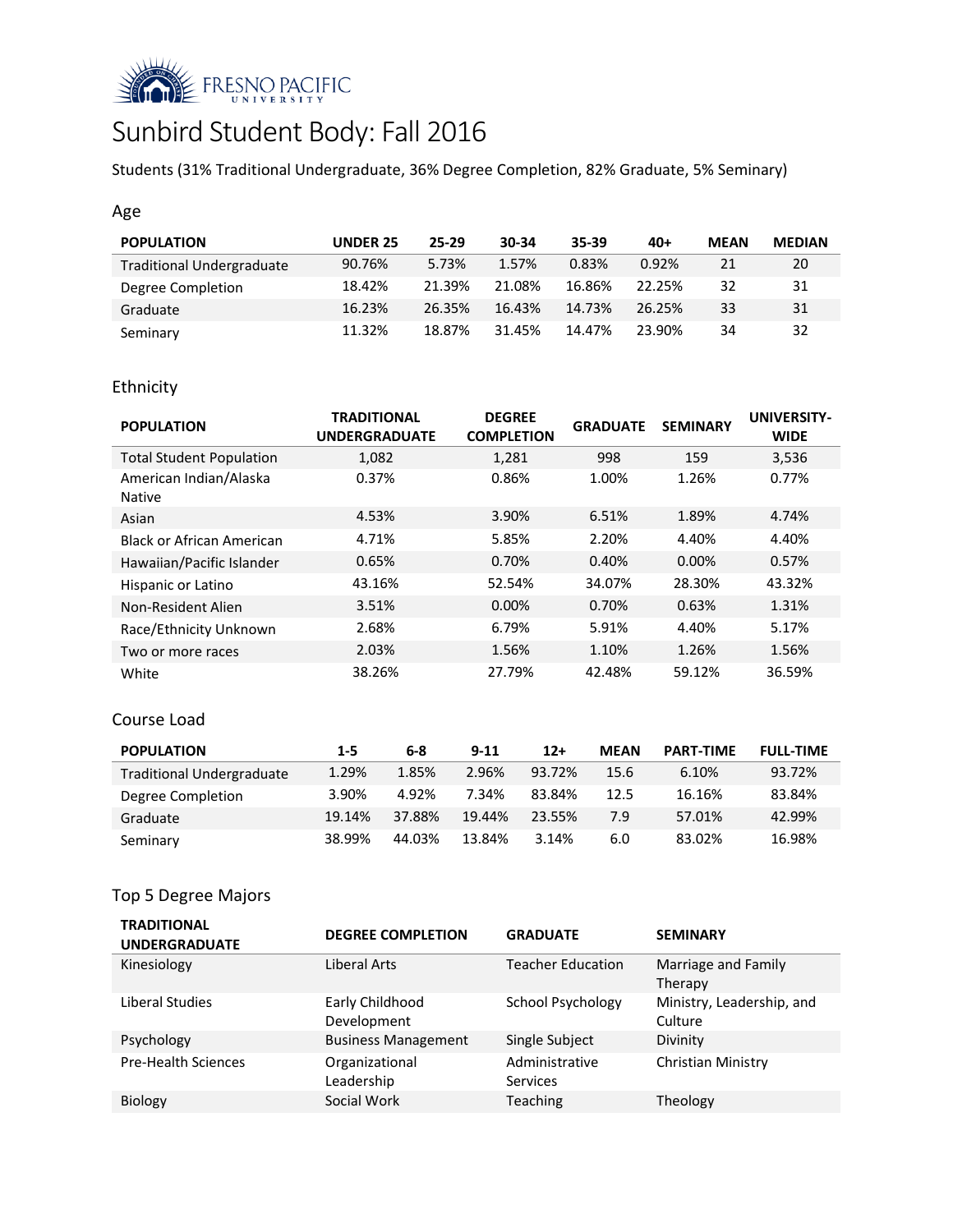

# Students Receiving Financial Aid

| <b>POPULATION</b>                | <b>PERCENTAGE</b> |
|----------------------------------|-------------------|
| <b>Traditional Undergraduate</b> | 89.46%            |
| Degree Completion                | 82.28%            |
| Graduate                         | 56.71%            |
| Seminary                         | 85.53%            |

#### *Pell Grant Recipients*

| <b>POPULATION</b>                | <b>PERCENTAGE</b> |
|----------------------------------|-------------------|
| <b>Traditional Undergraduate</b> | 42.79%            |
| Degree Completion                | 58.63%            |
| Credential                       | 31.58%            |
| Seminary                         | 0.00%             |

#### *Cal Grant Recipients*

| <b>POPULATION</b>                | <b>PERCENTAGE</b> |
|----------------------------------|-------------------|
| <b>Traditional Undergraduate</b> | 37.89%            |
| Degree Completion                | 12.72%            |
| Credential                       | 5.26%             |
| Seminary                         | 0.00%             |

#### Gender

| <b>POPULATION</b>               | <b>PERCENTAGE</b> |
|---------------------------------|-------------------|
| Traditional Undergraduate Women | 61.92%            |
| Degree Completion Women         | 79.23%            |
| Graduate Women                  | 75.15%            |
| Seminary Women                  | 61.01%            |
| <b>Total Women</b>              | 71.93%            |

## Location\*

| <b>POPULATION</b>   | <b>NUMBER</b> |
|---------------------|---------------|
| <b>Main Campus</b>  | 7479          |
| Online              | 2788          |
| Visalia             | 2233          |
| North Fresno Center | 2084          |
| Bakersfield         | 552           |
| Merced              | 627           |
| Lemoore             | 75            |

*\* Total students by program location, unduplicated count of students*